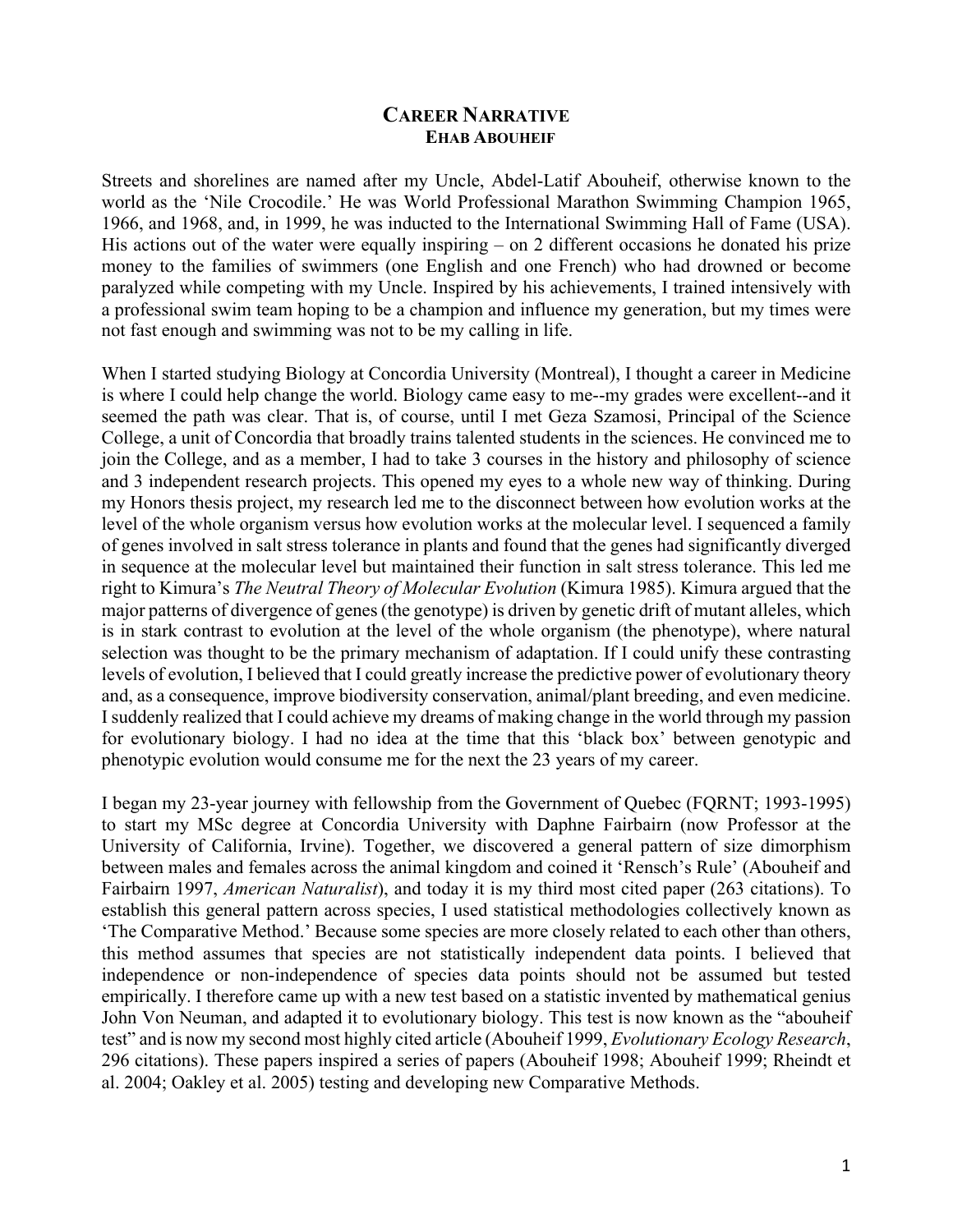In 1995, I received a PhD fellowship from the Government of Quebec (FQRNT; 1995-1998) to start my PhD in the Department of Ecology and Evolution at Stony Brook University (New York, USA) with Axel Meyer. In Axel's lab, I could finally study the black box between genotypic and phenotypic evolution in fish. I soon realized that the key to uniting evolution at these two levels into a common framework was organismal development, and this landed me square into the field of 'evolutionary developmental biology' or evo devo for short. Within two years, I published a paper in PNAS (Zardoya et al. 1996a) examining how genes regulating limb development evolve in zebrafish. This was followed by a series of conceptual papers on the concept of homology (Abouheif 1997; Abouheif et al. 1997; Wray and Abouheif 1998; and Abouheif 1999), which had significant impact on the field, both in terms of the number of citations (470 times total, *Google Scholar*) and their appearance in biology textbooks, e.g., Strickberger's *Evolution*. Two years after starting my PhD, Axel left Stony Brook to join the University of Konstanz (Germany) so I stayed in Stony Brook and joined Gregory Wray's lab, an early pioneer of evo devo.

This is when I began my work on ants. Like honeybees, nutrition, temperature, and social interactions can determine whether an egg develops either into a queen or worker. If the egg develops into a queen it lives for 30 years, develops fully functional wings, and lays millions of eggs, but if it develops into a worker it lives for only 3 months, is wingless, and has a significantly reduced reproductive capacity. Greg agreed that we would learn a great deal from ants about how genes, phenotypes, and the environment interact during development and evolution. I was seized by excitement and I could hardly wait to begin this new adventure with the ants, but I had to start from scratch. Although ants were a model for studying complex social behavior, almost nothing was known about their developmental and molecular biology. Before long, I had made significant progress in my research, and in 1999 I was awarded an NSF Dissertation Improvement Grant.

Greg Wray announced he was moving to Duke University so I moved labs once again and obtained my PhD from Duke. Within 2 years I made my first major discovery on ants, which we published in *Science* (Abouheif and Wray 2002). Our discovery focused on 'wing polyphenism,' which is the ability of ants to regulate their development of wings in response to environmental conditions. Wing polyphenism originated just once approximately 150 million years ago and is a universal trait of all ants–queens and males develop wings to take part in mating flights, while workers halt wing development to become completely wingless and live their whole lives underground. Before starting the work, we had predicted that because wing polyphenism evolved just once, that it would use the same conserved gene network as other holometabolous insects (flies, butterflies, beetles, and ants) to build wings in queens and males, and that this network would be interrupted in the same point in wingless workers in all ant species. To our surprise, we discovered that while queens and males did indeed use the same conserved gene network that controls wing development, the wingless worker interrupted this network in different places in different species. This revealed a fundamental disconnect between evolution of the phenotype (wing polyphenism) and evolution of its underlying gene network.

Before finishing my PhD at Duke, I obtained my first Assistant Professor Faculty position at McGill University (Montreal, Canada). Thankfully, McGill allowed me to first accept a 2-year HHMI postdoctoral fellowship with Nipam Patel (2002-2004) at the University of Chicago. 1 year after I joined his lab, Nipam moved to the UC Berkeley and so I followed him and helped him set up his lab. During this period, I learned a great deal about how to functionally manipulate the expression of developmental genes (both knockdown and overexpression) in non-model organisms. This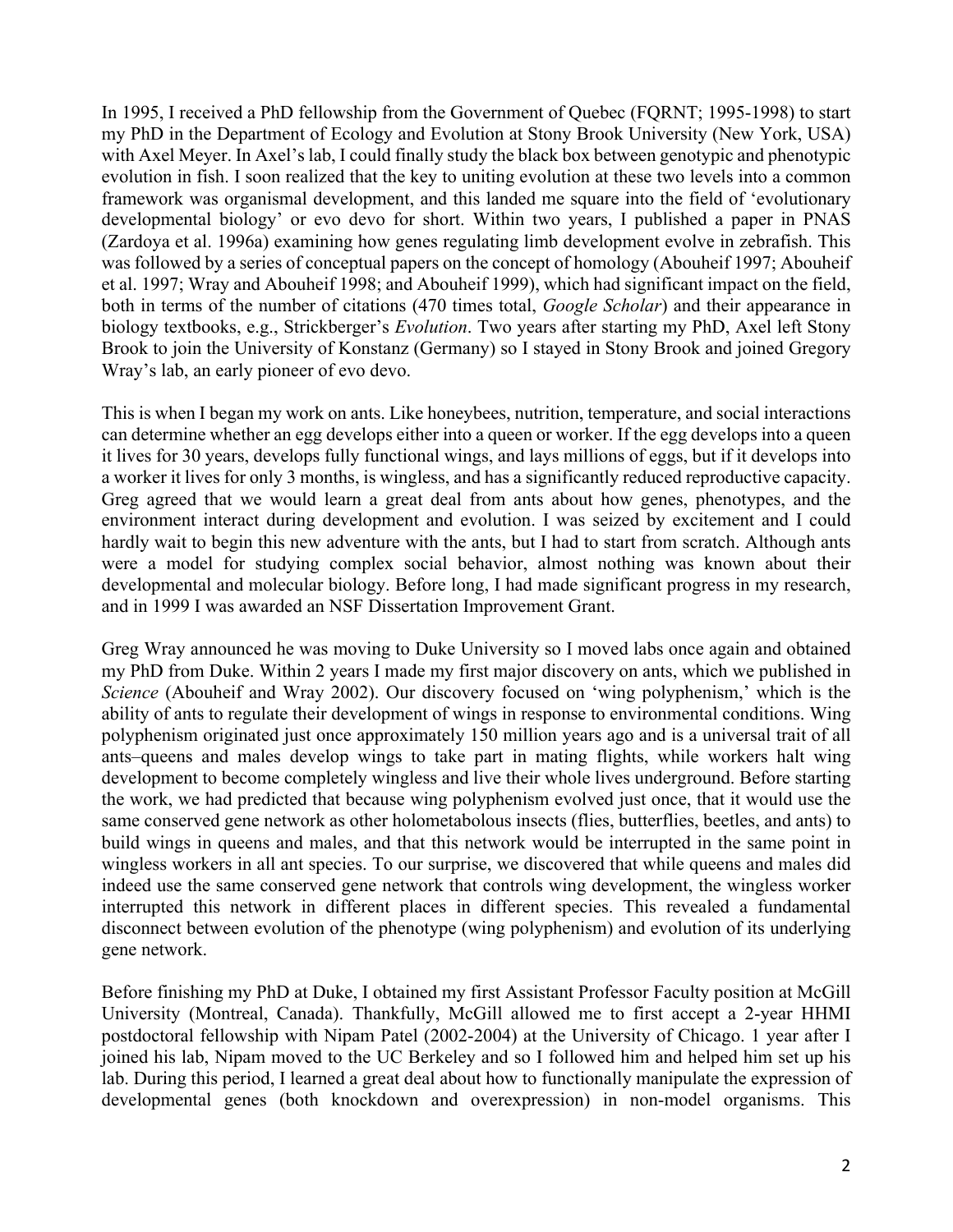experience laid the foundation and gave me the confidence to take my developmental and molecular work on ants to a higher level. With this added experience, I made it my goal to uncover how and why there is a disconnect between phenotypic and genotypic evolution in ants. I believed that if I could solve this mystery, that I would reveal fundamental rules about the way that genes, phenotypes, and environment interact during development and how this interaction influences the evolutionary process.

At McGill, I hit the ground running with an equipment grant from the Canadian Foundation of Innovation (2005; \$600,000), an NSERC Discovery Grant (2005-2010; \$32,000/year), and an FQRNT New Researcher grant (2006-2008; \$20,000 CDN/yr). Soon after arriving, I was awarded a prestigious Tier II Canada Research Chair in Evolutionary Developmental Biology (2004-2009; \$100,000 CDN/yr), and in 2006, I was awarded an Alfred P. Sloan Fellowship in Computational and Molecular Evolution (2006-2008; \$50,000 US), which "seeks to recognize the achievements of outstanding young scholars in science, mathematics, economics and computer science. Past recipients of Sloan Research Fellowships have gone on to win 38 Nobel prizes, 14 Fields Medals (mathematics), and 8 John Bates Clark awards (economics)." I used all these newly acquired resources to take a multidisciplinary approach to understand the disconnect between evolution of the gene network that controls wing development and evolution of wing polyphenism in ants–I collaborated with mathematician Leon Glass and published a mathematical model (Nahmad et al. 2008) to make predictions about how the disconnect originates, and over the next several years, we tested the predictions of this model (Shbailat et al. 2010; Shbailat and Abouheif 2013). To understand whether the disconnect is a general feature of ants and other insects, I launched research to understand the genetic basis of reproduction, another defining trait of social cooperation in ants (Khila and Abouheif 2008, *PNAS*; Khila and Abouheif 2010 *Phil Trans B*). I discovered that this disconnect was clearly evident in other insects–I collaborated with Professor Locke Rowe at the University of Toronto on genetic basis of adaptation in the semi-aquatic bugs that resulted in three articles published in *Science* (Khila et al. 2012), *Evolution* (Khila et al. 2014) and *PLoS Genetics* (Khila et al. 2009).

Shortly after being promoted to Associate Professor, my lab made another major discovery (Rajakumar et al. 2012*, Science*), this time using supersoldier ants from the ant genus *Pheidole*. Dormant genetic potentials exist in all animals, as reflected by the sporadic appearance of ancestral traits in individuals that normally should not have them. These traits, such as bird's teeth and snake's fingers, are widespread in nature but are traditionally thought to be "freaks" that contribute little to the evolutionary process. We used supersoldier ants to show that these dormant genetic potentials, once triggered, act as raw materials for evolution, which changes the traditional view and provides a new way of thinking about evolution. This discovery attracted a great deal of media coverage: TV (e.g., *Global National New; Discovery Channel)*; radio (e.g., *CNN; CBC; NPR*); online news (*Over 2.5 million hits on Google Chinese & over half million hits on Google English, including BBC, CBC, PBS, MSNBC, Discover, Scientific American, Der Speigel, Le Monde*) and print (e.g., *Montreal Gazette, La Presse, The Vancouver Sun*). Not only does this work provide major insight into the disconnect between genotypic and phenotypic evolution, it opens future possibilities for harnessing dormant genetic potentials to advance medicine, biodiversity conservation, and animal/plant breeding. For example, after being invited to speak at National Breeders Roundtable, whose members are the largest shareholders in the poultry industry in the world, we published an article outlining a new protocol for animal and plant breeding based on artificially selecting desirable traits induced by the triggering of dormant genetic potentials (Rajakumar and Abouheif 2013). Shortly after, I was awarded the E.W.R. Steacie Memorial Fellowship, Canada's highest honour for a young Canadian